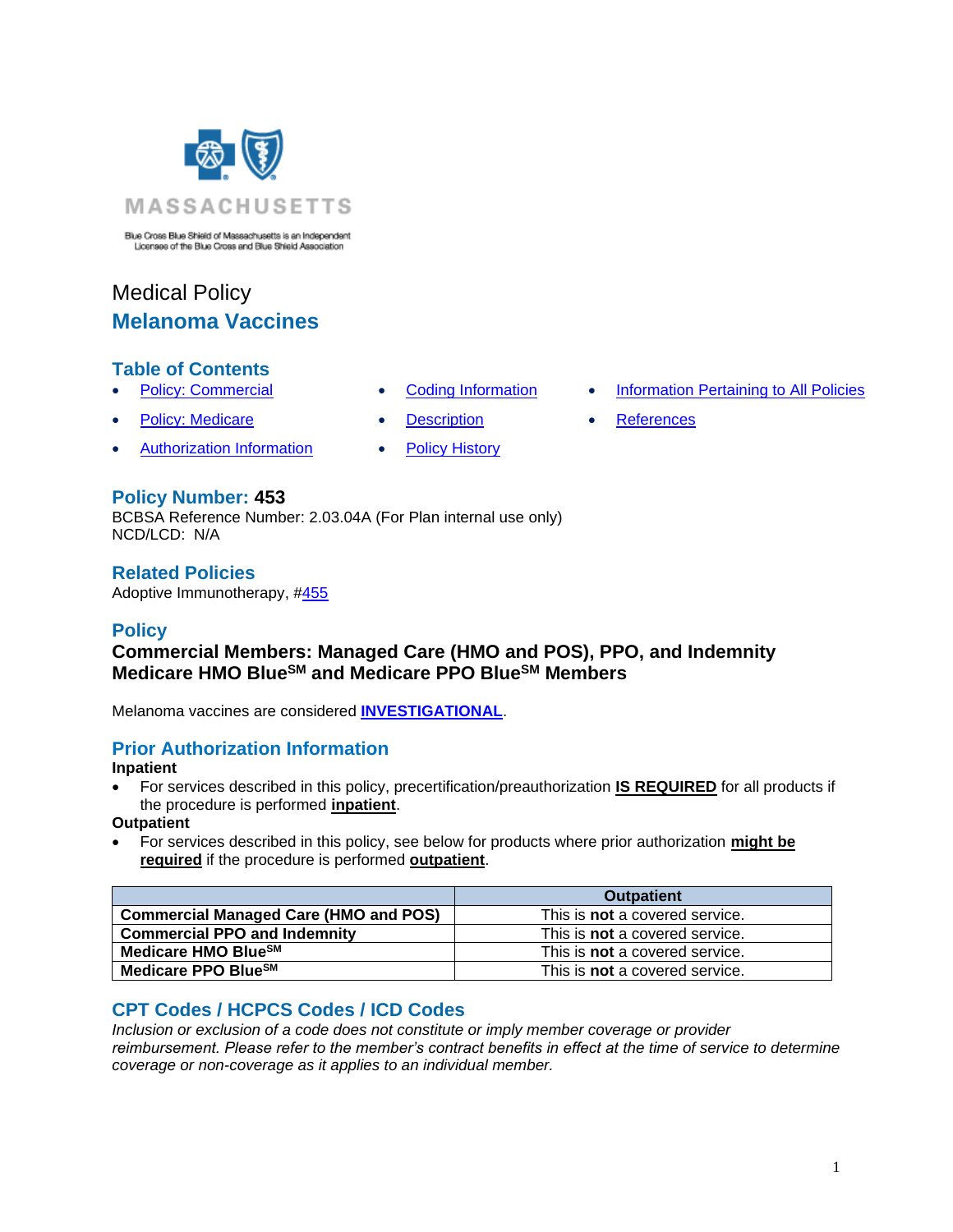*Providers should report all services using the most up-to-date industry-standard procedure, revenue, and diagnosis codes, including modifiers where applicable.*

### **CPT Codes**

There is no specific CPT code for this service.

# <span id="page-1-1"></span>**Description**

Tumor vaccines are a type of active immunotherapy that attempts to stimulate the patient's own immune system to respond to tumor antigens. Melanoma has been viewed as a particularly promising tumor for this type of treatment because of its immunologic features, which include the prognostic importance of lymphocytic infiltrate at the primary tumor site, the expression of a wide variety of antigens, and the occasional occurrence of spontaneous remissions. Melanoma vaccines can be generally categorized or prepared in a variety of ways.

### **Summary**

Despite considerable interest and numerous studies over the past 20 years, to date no melanoma vaccine has been shown to demonstrate safety and efficacy in a well-controlled published Phase III clinical trial and no vaccine treatment for this cancer has been approved by FDA. A wide range of vaccine choices are available including use of autologous tumor cells, allogeneic tumor cells, and tumor-specific moieties including peptides, gangliosides, and DNA plasmids. A variety of mechanisms appear to exist as possible obstacles to successful active immunotherapy using vaccines. Current studies are focused on the use of new and different vaccine preparations, as well as on various forms of immune-modulation as potential techniques for enhancing vaccine effectiveness.

| <b>Date</b> | <b>Action</b>                                                                                                        |
|-------------|----------------------------------------------------------------------------------------------------------------------|
| 2/2020      | Policy updated with literature review through February 1, 2020, no references added.<br>Policy statements unchanged. |
| 7/2015      | Annual policy review. New references added.                                                                          |
| 6/2013      | Annual policy review. New references added.                                                                          |
| $11/2011 -$ | Medical policy ICD 10 remediation: Formatting, editing and coding updates. No changes                                |
| 4/2012      | to policy statements.                                                                                                |
| 1/17/2012   | Annual policy review. No changes to policy statements.                                                               |
| 7/2011      | Reviewed - Medical Policy Group - Hematology and Oncology. No changes to policy                                      |
|             | statements.                                                                                                          |
| 9/2010      | Reviewed - Medical Policy Group - Hematology and Oncology. No changes to policy<br>statements.                       |
| 4/2010      | Annual policy review. No changes to policy statements.                                                               |
| 9/2009      | Reviewed - Medical Policy Group - Hematology and Oncology. No changes to policy                                      |
|             | statements.                                                                                                          |
| 10/2008     | Reviewed - Medical Policy Group - Hematology and Oncology. No changes to policy                                      |
|             | statements.                                                                                                          |
| 9/2008      | Annual policy review. No changes to policy statements.                                                               |
| 11/2007     | Annual policy review. No changes to policy statements.                                                               |

### <span id="page-1-2"></span>**Policy History**

# <span id="page-1-0"></span>**Information Pertaining to All Blue Cross Blue Shield Medical Policies**

Click on any of the following terms to access the relevant information:

[Medical Policy Terms of Use](http://www.bluecrossma.org/medical-policies/sites/g/files/csphws2091/files/acquiadam-assets/Medical_Policy_Terms_of_Use_prn.pdf) [Managed Care Guidelines](http://www.bluecrossma.org/medical-policies/sites/g/files/csphws2091/files/acquiadam-assets/Managed_Care_Guidelines_prn.pdf) [Indemnity/PPO Guidelines](http://www.bluecrossma.org/medical-policies/sites/g/files/csphws2091/files/acquiadam-assets/Indemnity_and_PPO_Guidelines_prn.pdf) [Clinical Exception Process](http://www.bluecrossma.org/medical-policies/sites/g/files/csphws2091/files/acquiadam-assets/Clinical_Exception_Process_prn.pdf) [Medical Technology Assessment Guidelines](http://www.bluecrossma.org/medical-policies/sites/g/files/csphws2091/files/acquiadam-assets/Medical_Technology_Assessment_Guidelines_prn.pdf)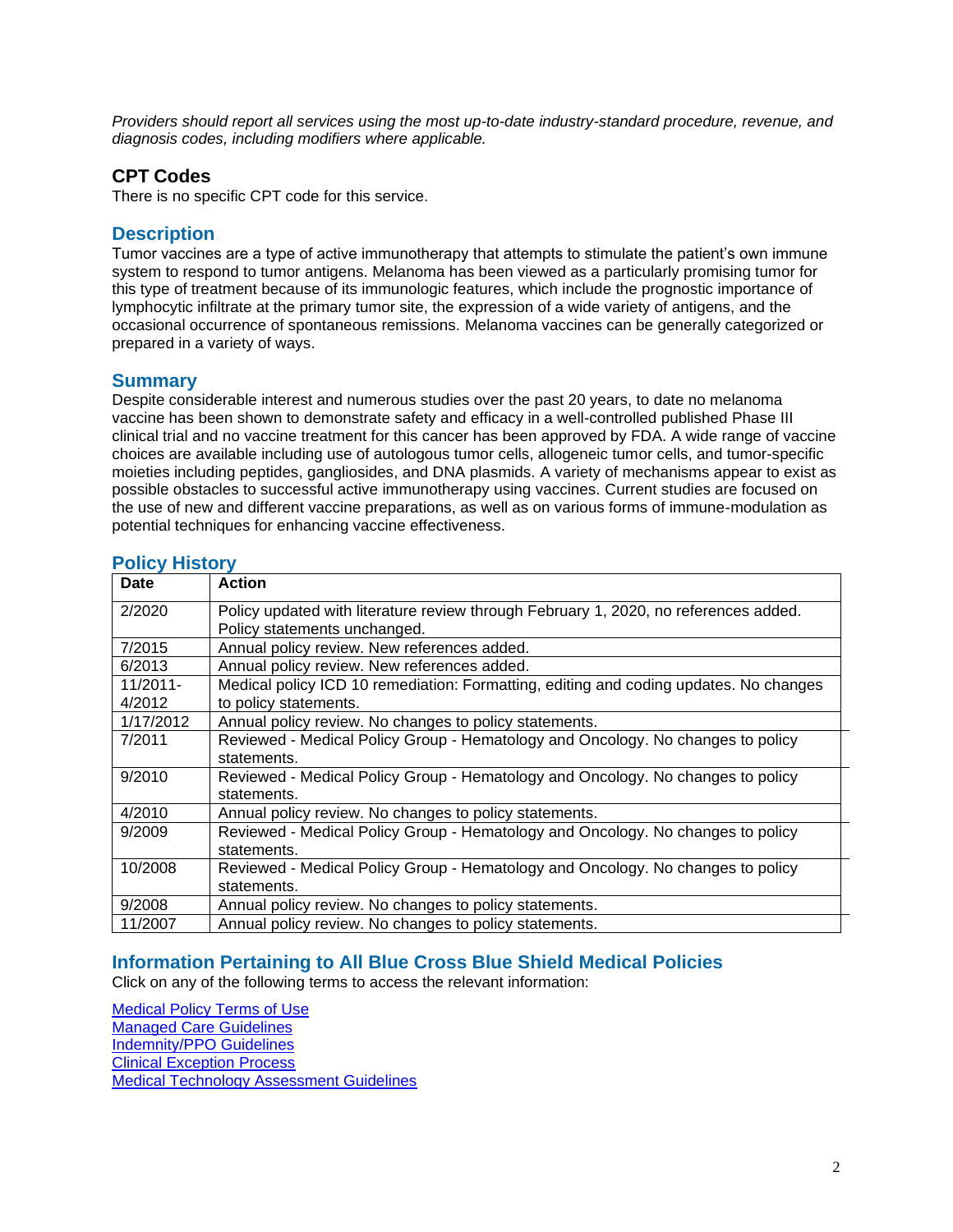# <span id="page-2-0"></span>**References**

- 1. Ray S, Chhabra A, Mehrotra S et al. Obstacles to and opportunities for more effective peptidebased therapeutic immunization in human melanoma. Clin Dermatol 2009; 27(6):603-13.
- 2. Cunningham TJ, Olson KB, Laffin R et al. Treatment of advanced cancer with active immunization. Cancer 1969; 24(5):932-7.
- 3. Eggermont AM. Therapeutic vaccines in solid tumours: can they be harmful? Eur J Cancer 2009; 45(12):2087-90.
- 4. Lens M. The role of vaccine therapy in the treatment of melanoma. Expert Opin Biol Ther 2008; 8(3):315-23.
- 5. Blue Cross Blue Shield Association Technology Evaluation Center (TEC). Special Report: Vaccines for the Treatment of Malignant Melanoma. 2001 TEC Assessments: Volume 16, Tab 4.
- 6. Rosenberg SA, Yang JC, Restifo NP. Cancer immunotherapy: moving beyond current vaccines. Nat Med 2004; 10(9):909-15.
- 7. Livingston PO, Adluri S, Helling F et al. Phase 1 trial of immunological adjuvant QS-21 with a GM2 ganglioside-keyhole limpet haemocyanin conjugate vaccine in patients with malignant melanoma. Vaccine 1994; 12(14):1275-80.
- 8. Wallack MK, Sivanandham M, Balch CM et al. Surgical adjuvant active specific immunotherapy for patients with stage III melanoma: the final analysis of data from a phase III, randomized, doubleblind, multicenter vaccinia melanoma oncolysate trial. J Am Coll Surg 1998; 187(1):69-77; discussion 77-9.
- 9. Kirkwood JM, Ibrahim JG, Sosman JA et al. High-dose interferon alfa-2b significantly prolongs relapse-free and overall survival compared with the GM2-KLH/QS-21 vaccine in patients with resected stage IIB-III melanoma: results of intergroup trial E1694/S9512/C509801. J Clin Oncol 2001; 19(9):2370-80.
- 10. Sondak VK, Liu PY, Tuthill RJ et al. Adjuvant immunotherapy of resected, intermediate-thickness, node-negative melanoma with an allogeneic tumor vaccine: overall results of a randomized trial of the Southwest Oncology Group. J Clin Oncol 2002; 20(8):2058-66.
- 11. Hersey P, Coates AS, McCarthy WH et al. Adjuvant immunotherapy of patients with high-risk melanoma using vaccinia viral lysates of melanoma: results of a randomized trial. J Clin Oncol 2002; 20(20):4181-90.
- 12. Morton Dl, Mozzillo N, Thompson JF et al. An international, randomized phase III trial of bacillus Calmette-Guerin (BCG) plus allogeneic melanoma vaccine (MCV) or placebo after complete resection of melanoma metastatic to regional or distant sites. J Clin Oncol 2007; 25(18S):8508.
- 13. Mitchell MS, Abrams J, Thompson JA et al. Randomized trial of an allogeneic melanoma lysate vaccine with low-dose interferon Alfa-2b compared with high-dose interferon Alfa-2b for Resected stage III cutaneous melanoma. J Clin Oncol 2007; 25(15):2078-85.
- 14. Testori A, Richards J, Whitman E et al. Phase III comparison of vitespen, an autologous tumorderived heat shock protein gp96 peptide complex vaccine, with physician's choice of treatment for stage IV melanoma: the C-100-21 Study Group. J Clin Oncol 2008; 26(6):955-62.
- 15. Schwartzentruber DJ, Lawson D, Richards J et al. A Phase III multi-institutions randomized study of immunization with the gp100.209-217 (210M) peptide followed by high-dose IL-2 compared with high-dose IL-2 alone in patients with metastatic melanoma. 2009 ASCO Annual Meeting 2009.
- 16. Schadendorf D, Ugurel S, Schuler-Thurner B et al. Dacarbazine (DTIC) versus vaccination with autologous peptide-pulsed dendritic cells (DC) in first-line treatment of patients with metastatic melanoma: a randomized phase III trial of the DC study group of the DeCOG. Ann Oncol 2006; 17(4):563-70.
- 17. Hodi FS, O'Day SJ, McDermott DF et al. Improved survival with ipilimumab in patients with metastatic melanoma. N Engl J Med 2010; 363(8):711-23.
- 18. Schwartzentruber DJ, Lawson DH, Richards JM et al. gp100 peptide vaccine and interleukin-2 in patients with advanced melanoma. N Engl J Med 2011; 364(22):2119-27.
- 19. Chi M, Dudek AZ. Vaccine therapy for metastatic melanoma: systematic review and meta-analysis of clinical trials. Melanoma Res 2011; 21(3):165-74.
- 20. Garbe C, Eigentler TK, Keilholz U et al. Systematic review of medical treatment in melanoma: current status and future prospects. Oncologist 2011; 16(1):5-24.
- 21. Chapman PB. Melanoma vaccines. Semin Oncol 2007; 34(6):516-23.